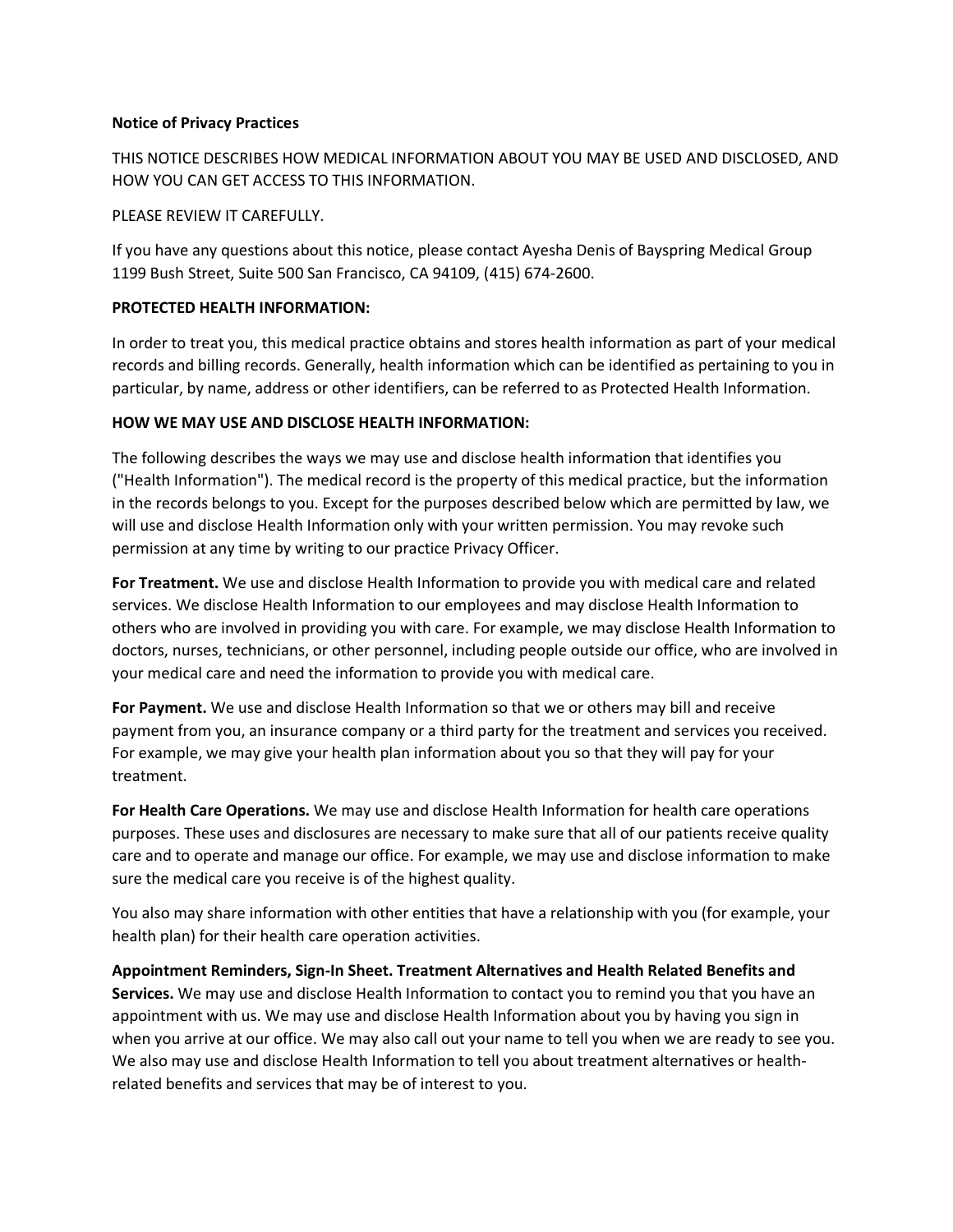**Business Associates.** We may disclose Health Information to our business associates who perform functions on our behalf or provide us with services if the information is necessary for such functions or services. For example, we may use another company to perform billing services on our behalf. Our business associates are obligated to protect the privacy of your information and are not allowed to use or disclose any information other than as specified in our contract.

## **SPECIAL SITUATIONS:**

**As Required By Law.** We will disclose Health Information when required to do so by international, federal, state or local law.

**To Avert a Threat to Health or Safety.** We may use and disclose Health Information when necessary to prevent a serious threat to your health and safety or the health and safety of the public or another person. Disclosures, however, will be made only to someone who may be able to help prevent the threat.

**Organ and Tissue Donation.** If you are an organ donor, we may use or release Health Information to organizations that handle organ procurement or other entities engaged in procurement, banking or transportation of organs, eyes or tissues to facilitate organ, eye or tissue donation and transplantation.

**Public Health Risks.** We may disclose Health Information for public health activities. These activities generally include disclosures to prevent or control disease, injury or disability; report births and deaths; report child abuse or neglect; report reactions to medications or problems with products; notify people of recalls of products they may be using; a person who may have been exposed to a disease or may be at risk for contracting or spreading a disease or condition; and the appropriate government authority if we believe a patient has been the victim of abuse, neglect or domestic violence. We will make this disclosure if you agree, or when required or authorized by law.

**Health Oversight Activities.** We may disclose Health Information to a health oversight agency for activities authorized by law. These oversight activities include, for example, audits, investigations, inspections, and licensure. These activities are necessary for the government to monitor the health care system, government programs, and compliance with civil rights laws.

**Data Breach Notification Purposes.** We may use or disclose your Protected Health Information to provide legally required notices of unauthorized access to or disclosure of your health information.

**Lawsuits and Disputes.** If you are involved in a lawsuit or a dispute, we may disclose Health Information in response to a court or administrative order. We also may disclose Health Information in response to a subpoena, discovery request, or other lawful process by someone else involved in the dispute, but only if efforts have been made to tell you about the request or to obtain an order protecting the information requested.

**Law Enforcement.** We sometimes are requested by law, to disclose your Health Information to a law enforcement official for purposes such as identifying or locating a missing person or a suspect, fugitive, material witness, or complying with a court order, warrant, subpoena or other law enforcement purposes.

**Coroners, Medical Examiners, and Funeral Directors.** We may release Health Information to a coroner or medical examiner. This may be necessary, for example, to identify a deceased person or determine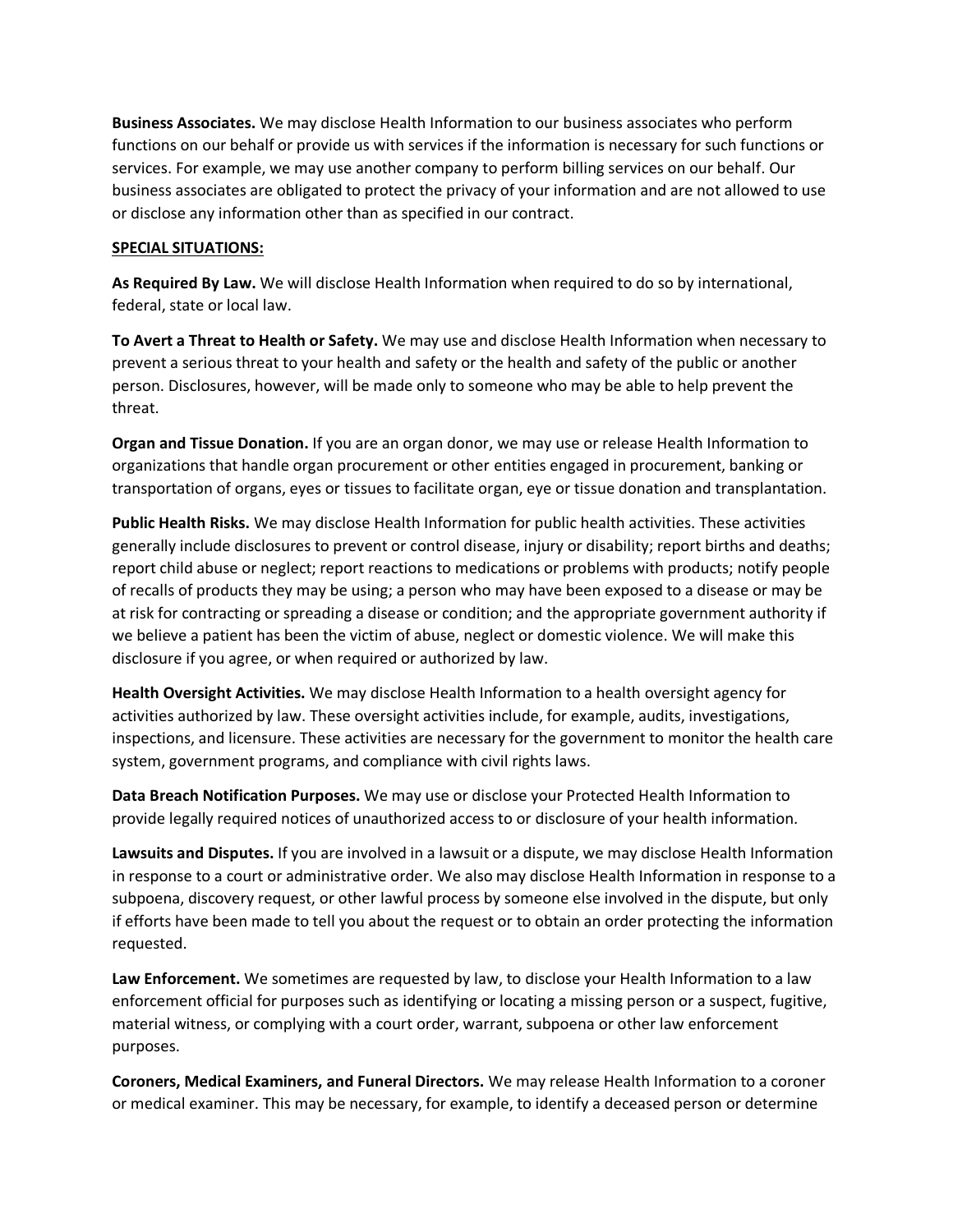the cause of death. We also may release Health Information to funeral directors as necessary for their duties.

**Specialized Government Functions.** We may disclose your Health Information for military or national security purposes or to correctional institutions or law enforcement officers that have you in their custody.

**Military and Veterans.** If you are a member of the armed forces, we may release Health Information as required by military command authorities. We also may release Health Information to the appropriate foreign military authority if you are a member of a foreign military.

**Workers' Compensation.** We may release Health Information for workers' compensation or similar programs. These programs provide benefits for work-related injuries or illness.

**Change of Ownership.** In the event that this medical practice is sold or merged with another organization, your Health Information will be disclosed to the new owner and your record would become the property of the new owner. You would continue to have the right to request that copies of your Health Information be provided to another physician or medical practice.

**Research.** Under certain circumstances, we may use and disclose Health Information for research. For example, a research project may involve comparing the health of patients who received one treatment to those who received another, for the same condition. Before we use or disclose Health Information for research, the project will go through a special approval process. Even without special approval, we may permit researchers to look at records to help them identify patients who may be included in their research project or for other similar purposes, as long as they do not remove or take a copy of any Health Information.

**Individuals Involved in Your Care or Payment for Your Care.** Unless you object, we may disclose to a member of your family, a relative, a close friend or any other person you identify, you must make your request, in writing, to this practice. We have up to 30 days to make your Protected Health Information available to you and we may charge you a reasonable fee for the costs of copying, mailing or other supplies associated with your request. We may not charge you a fee if you need the information for a claim for benefits under the Social Security Act or any other state of federal needs-based benefit program. We may deny your request in certain limited circumstances. If we do deny your request, you have the right to have the denial reviewed by a licensed healthcare professional who was not directly involved in the denial of your request, and we will comply with the outcome of the review.

**Disaster Relief.** We may disclose your Protected Health Information to disaster relief organizations that seek your Protected Health Information to coordinate your care, or notify family and friends of your location or condition in a disaster. We will provide you with an opportunity to agree or object to such a disclosure whenever we practically can do so.

**Fundraising.** We may use or disclose your demographic information and that dates that you received treatment in order to contact you for fundraising activities. If you do not want to receive these materials, please contact us at the address given on page 1 of this Notice and we will stop sending any further fundraising communications.

## **YOUR WRITTEN AUTHORIZATION IS REQUIRED FOR OTHER USES AND DISCLOSURES**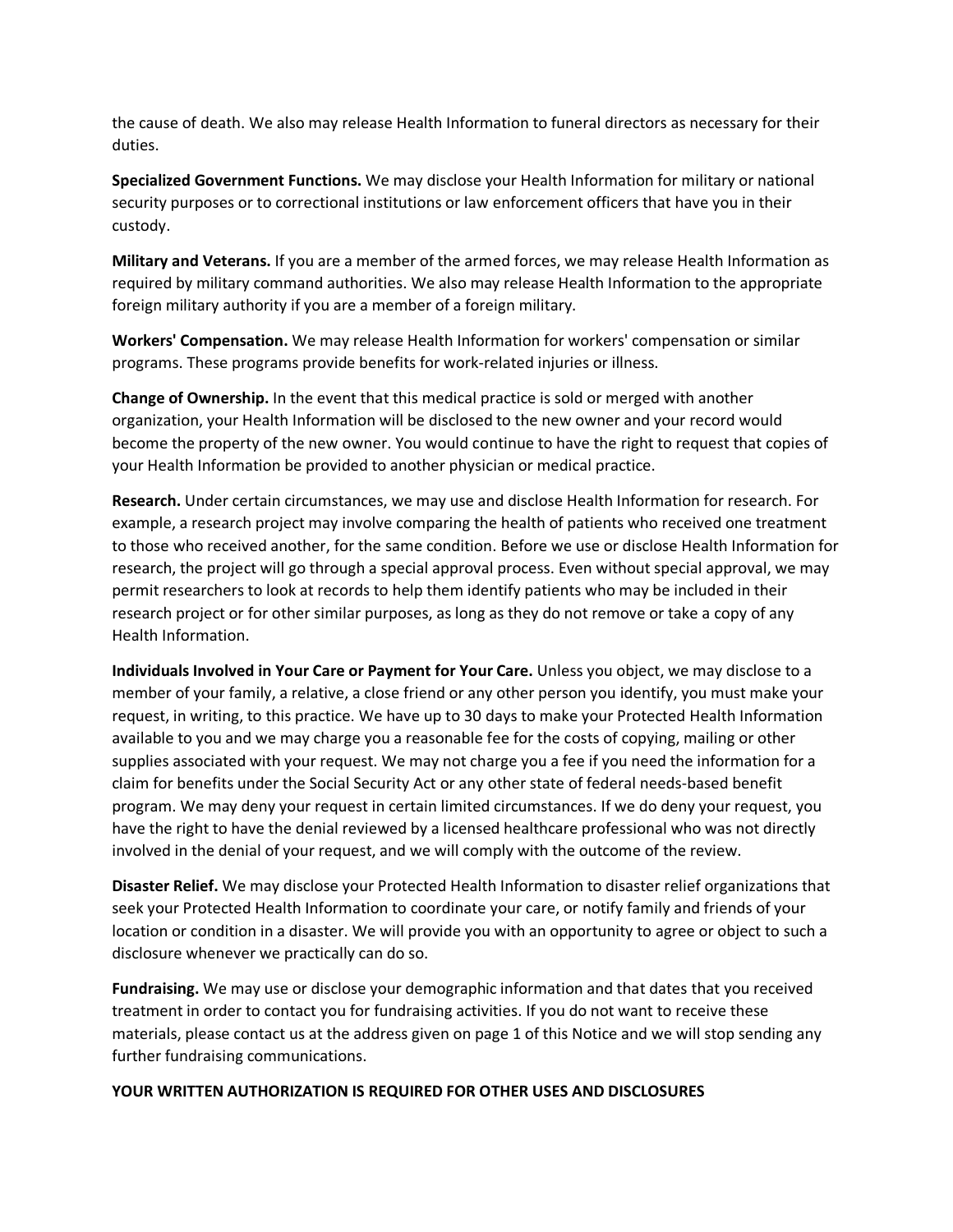The following uses and disclosures of your Protected Health Information will be made only with your written authorization:

**Psychotherapy Notes.** Uses and disclosures of psychotherapy notes, although we may disclose Health Information in response to a court or administrative order.

**Marketing.** Uses and disclosures of Protected Health Information for marketing purposes; and

**Sale of PHL**. Disclosures that constitute a sale of your Protected Health Information

**Other Uses.** Other uses and disclosures of Protected Health Information not covered by this Notice or the laws that apply to us will be made only with your written authorization. If you do give us an authorization, you may revoke it at any time by submitting a written revocation to our Privacy Officer and we will no longer disclose Protected Health Information under the authorization. But disclosure that we made in reliance on your authorization before you revoked it will not be affected by the revocation.

**YOUR RIGHTS:** You have the following rights regarding Health Information we have about you:

**Right to Inspect and Copy.** You have a right to inspect and copy Health Information that may be used to make decisions about your care or payment for your care. This includes medical and billing records, other than psychotherapy notes. To inspect and copy this Health Information, you must make your request, in writing, to this practice. We have up to 30 days to make your Protected Health Information available to you and we may charge you a reasonable fee for the costs of copying, mailing or other supplies associated with your request. We may not charge you a fee if you need the information for a claim for benefits under the Social Security Act or any other state of federal needs-based benefit program. We may deny your request in certain limited circumstances. If we do deny your request, you have the right to have the denial reviewed by a licensed healthcare professional who was not directly involved in the denial of your request, and we will comply with the outcome of the review.

**Right to an Electronic Copy of Electronic Medical Records.** If your Protected Health Information is maintained in an electronic format (known as an electronic medical record or an electronic health record), you have the right to request that an electronic copy of your record be given to you or transmitted to another individual or entity. We will make every effort to provide access to your Protected Health Information in the form or format you request if it is readily producible in such form or format. If the Protected Health Information is not readily producible in the form or format you request your record will be provided in either our standard electronic format or if you do not want this form or format, a readable hard copy form. We may charge you a reasonable, cost-based fee for the labor associated with transmitting the electronic medical record.

**Right to Get Notice of a Breach.** You have the right to be notified of a breach of your unsecured Protected Health Information.

**Right to Amend.** If you feel that Health Information we have is incorrect or incomplete, you may ask us to amend the information. You have the right to request an amendment for as long as the information is kept by or for our office. To request an amendment, you must make your request, in writing, to this practice at the address noted on page 1.

**Right to an Accounting of Disclosures.** You have the right to request a list of certain disclosures we made of Health Information for purposes other than treatment, payment and health care operations or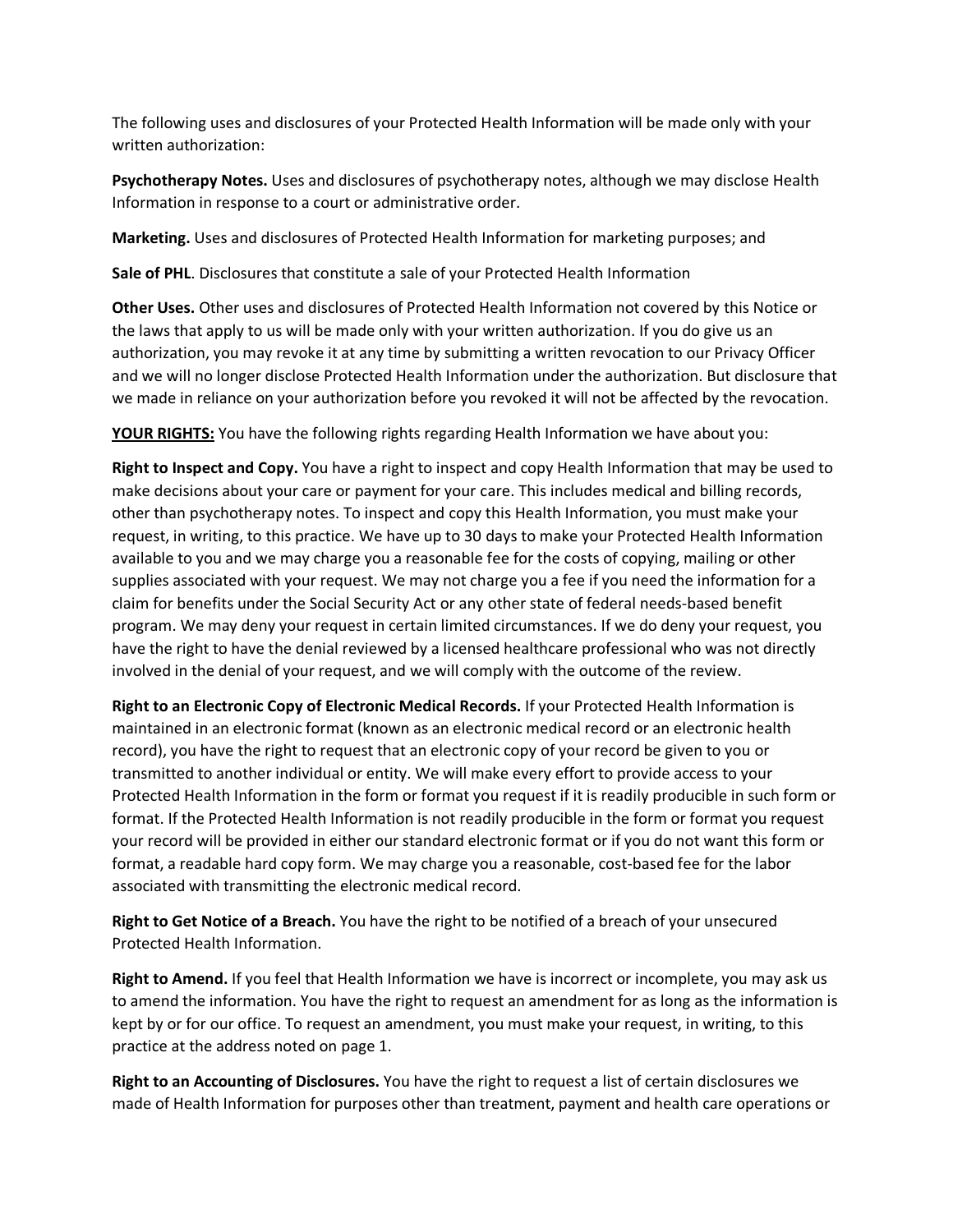for which you provided written authorization. To request an accounting of disclosures, you must make your request, in writing to this practice at the address noted on page 1.

**Right to Request Special Privacy Protections.** You have the right to request a restriction or limitation on the Health Information we use or disclose for treatment, payment, or health care operations. You also have the right to request a limit on the Health Information we disclose to someone involved in your care or the payment for your care, like a family member or friend. For example, you could ask that we not share information about a particular diagnosis or treatment with your spouse. To request a restriction, you must make your request, in writing, to this practice at the address noted on page 1. We are not required to agree to your request unless you are asking us to restrict the use and disclosure of your Protected Health Information to a health plan for payment or health care operation purposes and such information you wish to restrict pertains solely to a health care item or service for which you have paid us "out-of-pocket" in full. If we agree, we will comply with your request unless the information is needed to provide you with emergency treatment.

**Out-of-Pocket-Payments.** If you paid out-of-pocket (or in other words, you have requested that we not bill your health plan) in full for a specific item or service, you have the right to ask that your Protected Health Information with respect to that item or service not be disclosed to a health plan for purposes of payment or health care operations, and we will honor that request.

**Right to Request Confidential Communications.** You have the right to request that we communicate with you about medical matters in a certain way or at a certain location. For example, you can ask that we only contact you by mail or at work. We will accommodate all reasonable requests which are submitted in writing and which specify how or where you wish to receive these communications

**Right to a Paper Copy of This Notice.** You have the right to a paper copy of this notice. You may ask us to give you a copy of this notice at any time. Even if you have agreed to receive this notice electronically, you are still entitled to a paper copy of this notice. To obtain a paper copy of this notice, please ask at the reception desk or write to us at the address noted on page 1.

# **CHANGES TO THIS NOTICE:**

We reserve the right to change this notice and make the new notice apply to Health Information we already have as well as any information we receive in the future. We will post a copy of our current notice at our office. The notice will contain the effective date on the first page, in the top right-hand corner.

# **COMPLAINTS:**

If you believe your privacy rights have been violated, you may file a complaint with our office and please, write to us at the address noted on page 1. You have the right to file a Complaint with the Secretary of the Department of Health and Human Services, Office of Civil Rights. The San Francisco Branch is located at 90 Seventh Street, Suite 4-100, San Francisco, CA. or you may use the Department's Complaint Portal, found at: https://ocrportal.hhs.gov/ocr/cp/complaint frontpage.jsf.

You will not be penalized for filing a complaint.

## **ACKNOWLEDGMENT OF RECEIPT OF NOTICE OF PRIVACY PRACTICES**